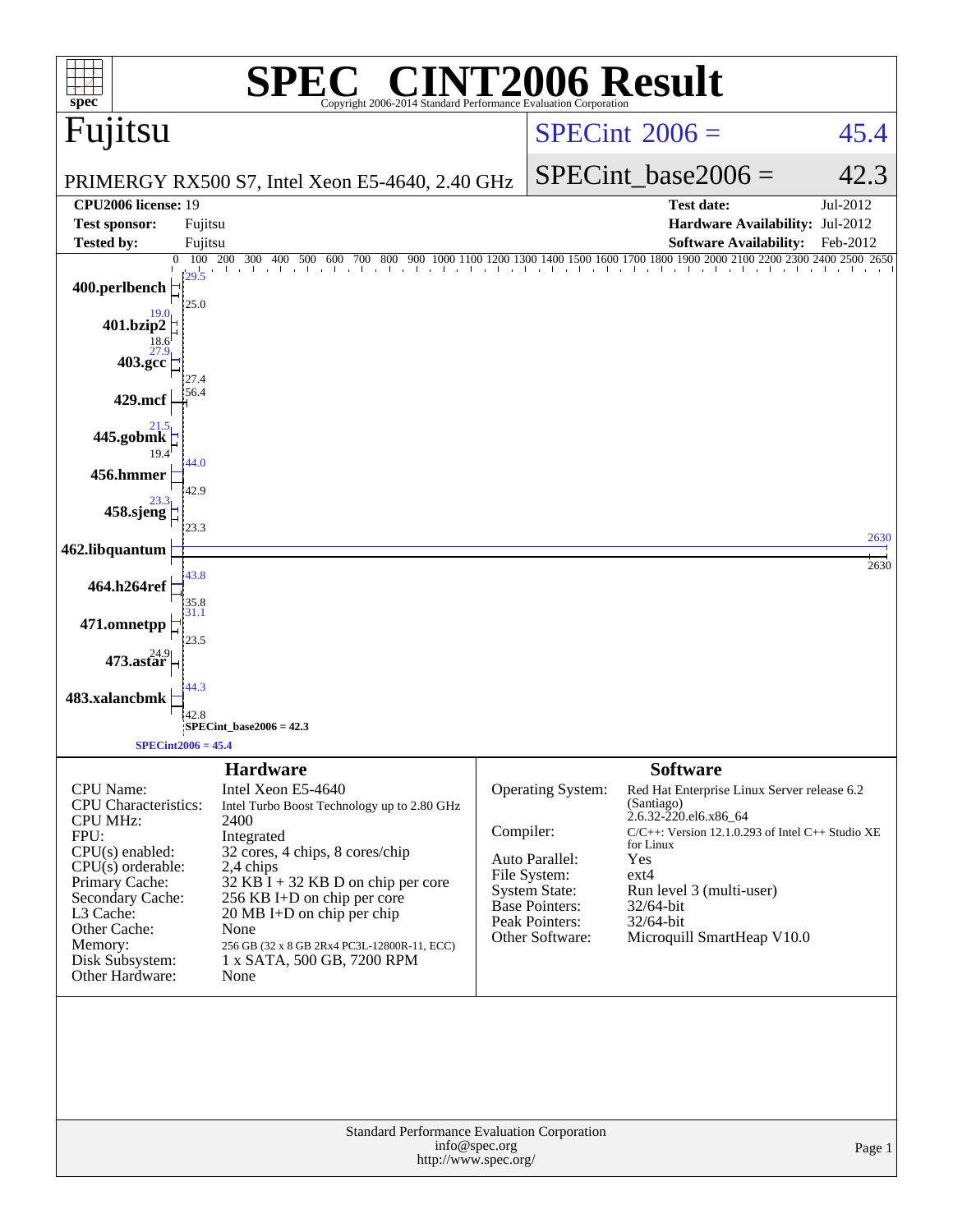

# **[SPEC CINT2006 Result](http://www.spec.org/auto/cpu2006/Docs/result-fields.html#SPECCINT2006Result)**

# Fujitsu

## $SPECint2006 =$  45.4

PRIMERGY RX500 S7, Intel Xeon E5-4640, 2.40 GHz

**[CPU2006 license:](http://www.spec.org/auto/cpu2006/Docs/result-fields.html#CPU2006license)** 19 **[Test date:](http://www.spec.org/auto/cpu2006/Docs/result-fields.html#Testdate)** Jul-2012 **[Test sponsor:](http://www.spec.org/auto/cpu2006/Docs/result-fields.html#Testsponsor)** Fujitsu **[Hardware Availability:](http://www.spec.org/auto/cpu2006/Docs/result-fields.html#HardwareAvailability)** Jul-2012 **[Tested by:](http://www.spec.org/auto/cpu2006/Docs/result-fields.html#Testedby)** Fujitsu **[Software Availability:](http://www.spec.org/auto/cpu2006/Docs/result-fields.html#SoftwareAvailability)** Feb-2012

SPECint base2006 =  $42.3$ 

#### **[Results Table](http://www.spec.org/auto/cpu2006/Docs/result-fields.html#ResultsTable)**

|                                                                                                          | <b>Base</b>    |              |                |              |                |              | <b>Peak</b>    |              |                |              |                |              |
|----------------------------------------------------------------------------------------------------------|----------------|--------------|----------------|--------------|----------------|--------------|----------------|--------------|----------------|--------------|----------------|--------------|
| <b>Benchmark</b>                                                                                         | <b>Seconds</b> | <b>Ratio</b> | <b>Seconds</b> | <b>Ratio</b> | <b>Seconds</b> | <b>Ratio</b> | <b>Seconds</b> | <b>Ratio</b> | <b>Seconds</b> | <b>Ratio</b> | <b>Seconds</b> | <b>Ratio</b> |
| 400.perlbench                                                                                            | <u>391</u>     | 25.0         | 391            | 25.0         | 392            | 24.9         | 331            | 29.5         | 331            | 29.5         | 330            | 29.6         |
| 401.bzip2                                                                                                | 518            | 18.6         | 517            | 18.6         | 517            | 18.7         | 508            | 19.0         | 507            | <b>19.0</b>  | 507            | 19.0         |
| $403.\mathrm{gcc}$                                                                                       | <u>293</u>     | 27.4         | 293            | 27.4         | 294            | 27.4         | 288            | 27.9         | 289            | 27.9         | 289            | 27.9         |
| $429$ .mcf                                                                                               | 161            | 56.5         | 162            | 56.2         | 162            | 56.4         | 161            | 56.5         | 162            | 56.2         | 162            | 56.4         |
| $445$ .gobmk                                                                                             | 540            | 19.4         | 540            | 19.4         | 540            | 19.4         | 489            | 21.5         | 489            | 21.5         | 489            | 21.5         |
| $456.$ hmmer                                                                                             | 217            | 42.9         | 218            | 42.9         | 218            | 42.9         | 212            | 44.0         | 212            | 43.9         | 212            | 44.0         |
| $458$ .sjeng                                                                                             | 519            | 23.3         | 519            | 23.3         | 518            | 23.3         | 520            | 23.3         | 520            | 23.3         | 520            | 23.3         |
| 462.libquantum                                                                                           | 7.88           | 2630         | 7.88           | 2630         | 8.08           | 2560         | 7.88           | 2630         | 7.88           | 2630         | 7.88           | 2630         |
| 464.h264ref                                                                                              | 618            | 35.8         | 616            | 35.9         | 623            | 35.5         | 499            | 44.3         | 505            | 43.8         | 506            | 43.7         |
| 471.omnetpp                                                                                              | 266            | 23.5         | 268            | 23.3         | 265            | 23.6         | 201            | 31.1         | 201            | <u>31.1</u>  | 201            | 31.1         |
| $473$ . astar                                                                                            | 282            | 24.9         | 284            | 24.7         | 282            | 24.9         | 282            | 24.9         | 284            | 24.7         | 282            | 24.9         |
| 483.xalancbmk                                                                                            | 164            | 42.2         | 161            | 42.8         | 161            | 42.9         | 156            | 44.3         | 156            | 44.3         | 156            | 44.3         |
| Results appear in the order in which they were run. Bold underlined text indicates a median measurement. |                |              |                |              |                |              |                |              |                |              |                |              |

#### **[Operating System Notes](http://www.spec.org/auto/cpu2006/Docs/result-fields.html#OperatingSystemNotes)**

 Stack size set to unlimited using "ulimit -s unlimited" Transparent Huge Pages enabled with: echo always > /sys/kernel/mm/redhat\_transparent\_hugepage/enabled

### **[Platform Notes](http://www.spec.org/auto/cpu2006/Docs/result-fields.html#PlatformNotes)**

 BIOS configuration: Intel HT Technology = Disable Frequency Floor Override = Enable

### **[General Notes](http://www.spec.org/auto/cpu2006/Docs/result-fields.html#GeneralNotes)**

Environment variables set by runspec before the start of the run:  $KMP_A$ FFINITY = "granularity=fine, scatter" LD\_LIBRARY\_PATH = "/SPECcpu2006/libs/32:/SPECcpu2006/libs/64" OMP\_NUM\_THREADS = "32"

 Binaries compiled on a system with 1x E3-1270v2 CPU + 32 GB memory using RHEL6.2 For information about Fujitsu please visit: <http://www.fujitsu.com>

## **[Base Compiler Invocation](http://www.spec.org/auto/cpu2006/Docs/result-fields.html#BaseCompilerInvocation)**

[C benchmarks](http://www.spec.org/auto/cpu2006/Docs/result-fields.html#Cbenchmarks): [icc -m64](http://www.spec.org/cpu2006/results/res2012q3/cpu2006-20120730-23923.flags.html#user_CCbase_intel_icc_64bit_f346026e86af2a669e726fe758c88044)

Continued on next page

Standard Performance Evaluation Corporation [info@spec.org](mailto:info@spec.org) <http://www.spec.org/>

Page 2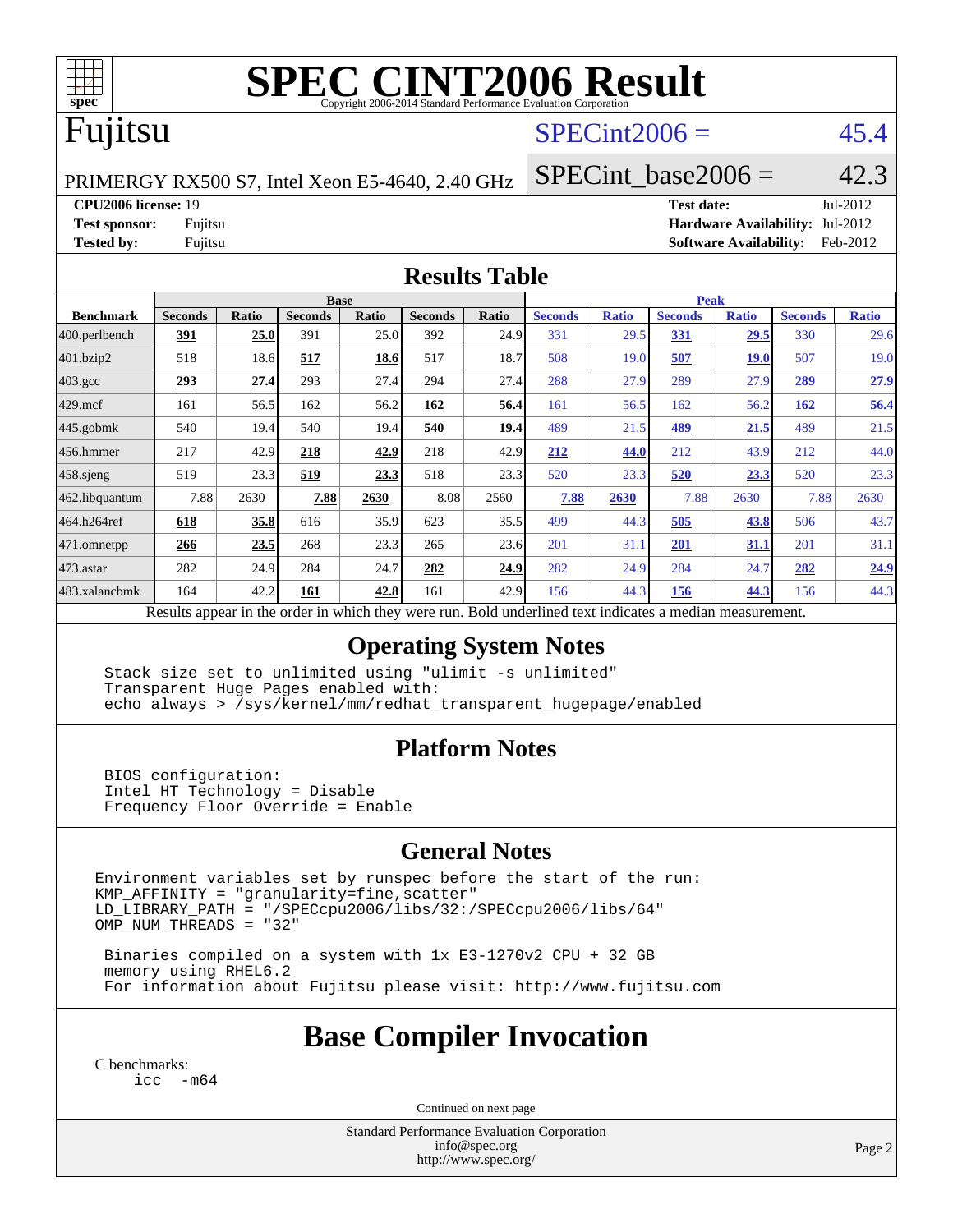| <b>SPEC CINT2006 Result</b><br>$spec^*$<br>Copyright 2006-2014 Standard Performance Evaluation Corporation                                                                                                                                                                                                                                                                                                                                                                                                                                                                                                                                                                                                |                                                                                                               |  |  |  |  |  |  |
|-----------------------------------------------------------------------------------------------------------------------------------------------------------------------------------------------------------------------------------------------------------------------------------------------------------------------------------------------------------------------------------------------------------------------------------------------------------------------------------------------------------------------------------------------------------------------------------------------------------------------------------------------------------------------------------------------------------|---------------------------------------------------------------------------------------------------------------|--|--|--|--|--|--|
| Fujitsu                                                                                                                                                                                                                                                                                                                                                                                                                                                                                                                                                                                                                                                                                                   | $SPECint2006 =$<br>45.4                                                                                       |  |  |  |  |  |  |
| PRIMERGY RX500 S7, Intel Xeon E5-4640, 2.40 GHz                                                                                                                                                                                                                                                                                                                                                                                                                                                                                                                                                                                                                                                           | 42.3<br>$SPECint base2006 =$                                                                                  |  |  |  |  |  |  |
| CPU2006 license: 19<br><b>Test sponsor:</b><br>Fujitsu<br><b>Tested by:</b><br>Fujitsu                                                                                                                                                                                                                                                                                                                                                                                                                                                                                                                                                                                                                    | <b>Test date:</b><br>Jul-2012<br>Hardware Availability: Jul-2012<br><b>Software Availability:</b><br>Feb-2012 |  |  |  |  |  |  |
| <b>Base Compiler Invocation (Continued)</b>                                                                                                                                                                                                                                                                                                                                                                                                                                                                                                                                                                                                                                                               |                                                                                                               |  |  |  |  |  |  |
| $C_{++}$ benchmarks:<br>$icpc$ $-m64$                                                                                                                                                                                                                                                                                                                                                                                                                                                                                                                                                                                                                                                                     |                                                                                                               |  |  |  |  |  |  |
| <b>Base Portability Flags</b>                                                                                                                                                                                                                                                                                                                                                                                                                                                                                                                                                                                                                                                                             |                                                                                                               |  |  |  |  |  |  |
| 400.perlbench: -DSPEC_CPU_LP64 -DSPEC_CPU_LINUX_X64<br>401.bzip2: -DSPEC_CPU_LP64<br>403.gcc: -DSPEC_CPU_LP64<br>429.mcf: -DSPEC_CPU_LP64<br>445.gobmk: -DSPEC_CPU_LP64<br>456.hmmer: -DSPEC_CPU_LP64<br>458.sjeng: -DSPEC_CPU_LP64<br>462.libquantum: -DSPEC_CPU_LP64 -DSPEC_CPU_LINUX<br>464.h264ref: -DSPEC_CPU_LP64<br>471.omnetpp: -DSPEC_CPU_LP64<br>473.astar: -DSPEC_CPU_LP64<br>483.xalancbmk: -DSPEC_CPU_LP64 -DSPEC_CPU_LINUX<br><b>Base Optimization Flags</b><br>C benchmarks:<br>-xSSE4.2 -ipo -03 -no-prec-div -parallel -opt-prefetch -auto-p32<br>$C_{++}$ benchmarks:<br>-xSSE4.2 -ipo -03 -no-prec-div -opt-prefetch -auto-p32<br>-Wl,-z, muldefs -L/opt/SmartHeap/lib64 -lsmartheap64 |                                                                                                               |  |  |  |  |  |  |
| <b>Base Other Flags</b>                                                                                                                                                                                                                                                                                                                                                                                                                                                                                                                                                                                                                                                                                   |                                                                                                               |  |  |  |  |  |  |
| C benchmarks:                                                                                                                                                                                                                                                                                                                                                                                                                                                                                                                                                                                                                                                                                             |                                                                                                               |  |  |  |  |  |  |
| 403.gcc: -Dalloca=_alloca                                                                                                                                                                                                                                                                                                                                                                                                                                                                                                                                                                                                                                                                                 |                                                                                                               |  |  |  |  |  |  |
| <b>Peak Compiler Invocation</b><br>C benchmarks (except as noted below):<br>$-m64$<br>icc<br>400.perlbench: icc -m32<br>445.gobmk: icc -m32                                                                                                                                                                                                                                                                                                                                                                                                                                                                                                                                                               |                                                                                                               |  |  |  |  |  |  |
| Continued on next page<br><b>Standard Performance Evaluation Corporation</b>                                                                                                                                                                                                                                                                                                                                                                                                                                                                                                                                                                                                                              |                                                                                                               |  |  |  |  |  |  |
| info@spec.org<br>http://www.spec.org/                                                                                                                                                                                                                                                                                                                                                                                                                                                                                                                                                                                                                                                                     | Page 3                                                                                                        |  |  |  |  |  |  |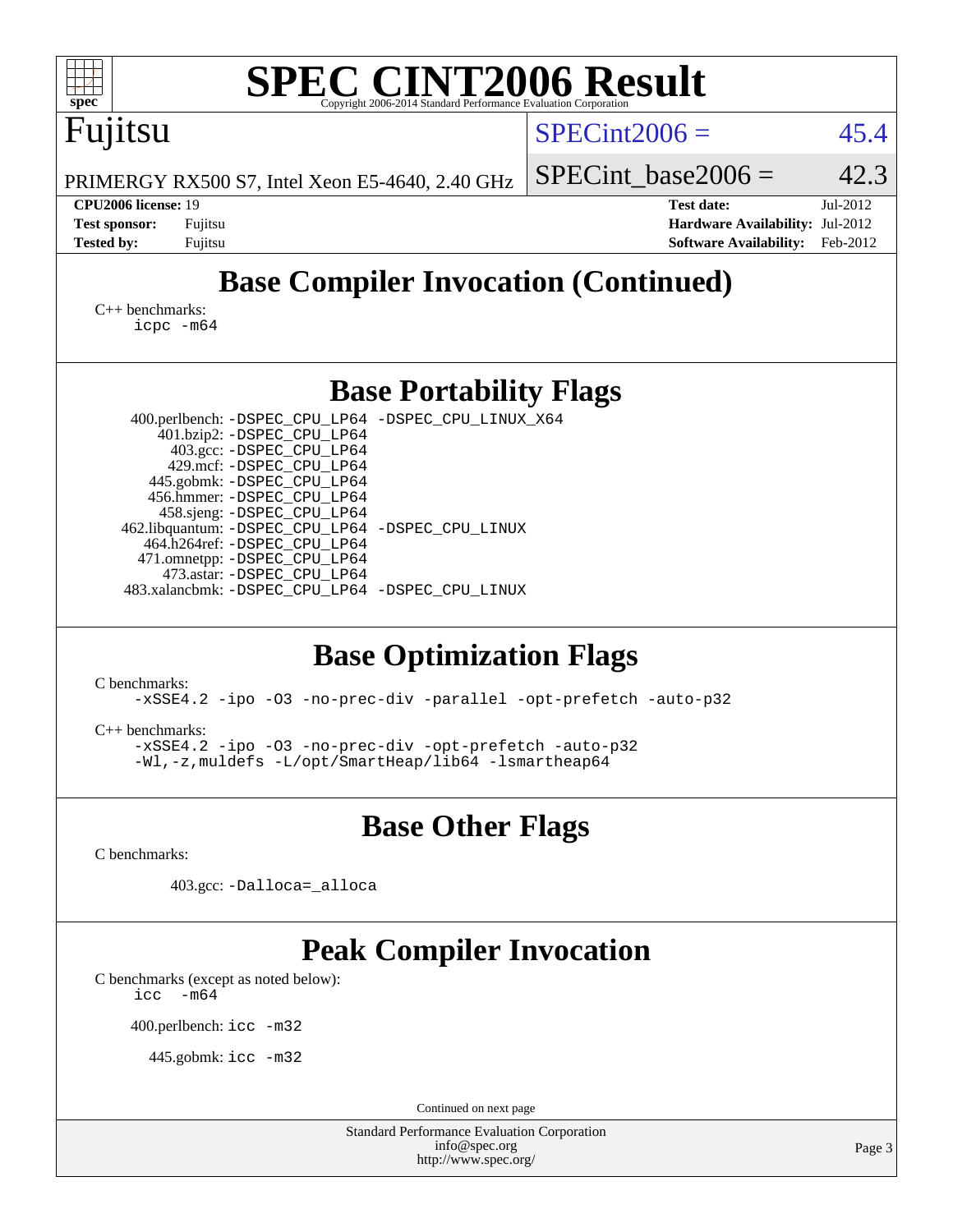

# **[SPEC CINT2006 Result](http://www.spec.org/auto/cpu2006/Docs/result-fields.html#SPECCINT2006Result)**

Fujitsu

 $SPECint2006 = 45.4$  $SPECint2006 = 45.4$ 

PRIMERGY RX500 S7, Intel Xeon E5-4640, 2.40 GHz

SPECint base2006 =  $42.3$ **[CPU2006 license:](http://www.spec.org/auto/cpu2006/Docs/result-fields.html#CPU2006license)** 19 **[Test date:](http://www.spec.org/auto/cpu2006/Docs/result-fields.html#Testdate)** Jul-2012

**[Test sponsor:](http://www.spec.org/auto/cpu2006/Docs/result-fields.html#Testsponsor)** Fujitsu **[Hardware Availability:](http://www.spec.org/auto/cpu2006/Docs/result-fields.html#HardwareAvailability)** Jul-2012 **[Tested by:](http://www.spec.org/auto/cpu2006/Docs/result-fields.html#Testedby)** Fujitsu **[Software Availability:](http://www.spec.org/auto/cpu2006/Docs/result-fields.html#SoftwareAvailability)** Feb-2012

# **[Peak Compiler Invocation \(Continued\)](http://www.spec.org/auto/cpu2006/Docs/result-fields.html#PeakCompilerInvocation)**

464.h264ref: [icc -m32](http://www.spec.org/cpu2006/results/res2012q3/cpu2006-20120730-23923.flags.html#user_peakCCLD464_h264ref_intel_icc_a6a621f8d50482236b970c6ac5f55f93)

[C++ benchmarks \(except as noted below\):](http://www.spec.org/auto/cpu2006/Docs/result-fields.html#CXXbenchmarksexceptasnotedbelow) [icpc -m32](http://www.spec.org/cpu2006/results/res2012q3/cpu2006-20120730-23923.flags.html#user_CXXpeak_intel_icpc_4e5a5ef1a53fd332b3c49e69c3330699)

473.astar: [icpc -m64](http://www.spec.org/cpu2006/results/res2012q3/cpu2006-20120730-23923.flags.html#user_peakCXXLD473_astar_intel_icpc_64bit_fc66a5337ce925472a5c54ad6a0de310)

**[Peak Portability Flags](http://www.spec.org/auto/cpu2006/Docs/result-fields.html#PeakPortabilityFlags)**

 400.perlbench: [-DSPEC\\_CPU\\_LINUX\\_IA32](http://www.spec.org/cpu2006/results/res2012q3/cpu2006-20120730-23923.flags.html#b400.perlbench_peakCPORTABILITY_DSPEC_CPU_LINUX_IA32) 401.bzip2: [-DSPEC\\_CPU\\_LP64](http://www.spec.org/cpu2006/results/res2012q3/cpu2006-20120730-23923.flags.html#suite_peakPORTABILITY401_bzip2_DSPEC_CPU_LP64) 403.gcc: [-DSPEC\\_CPU\\_LP64](http://www.spec.org/cpu2006/results/res2012q3/cpu2006-20120730-23923.flags.html#suite_peakPORTABILITY403_gcc_DSPEC_CPU_LP64) 429.mcf: [-DSPEC\\_CPU\\_LP64](http://www.spec.org/cpu2006/results/res2012q3/cpu2006-20120730-23923.flags.html#suite_peakPORTABILITY429_mcf_DSPEC_CPU_LP64) 456.hmmer: [-DSPEC\\_CPU\\_LP64](http://www.spec.org/cpu2006/results/res2012q3/cpu2006-20120730-23923.flags.html#suite_peakPORTABILITY456_hmmer_DSPEC_CPU_LP64) 458.sjeng: [-DSPEC\\_CPU\\_LP64](http://www.spec.org/cpu2006/results/res2012q3/cpu2006-20120730-23923.flags.html#suite_peakPORTABILITY458_sjeng_DSPEC_CPU_LP64) 462.libquantum: [-DSPEC\\_CPU\\_LP64](http://www.spec.org/cpu2006/results/res2012q3/cpu2006-20120730-23923.flags.html#suite_peakPORTABILITY462_libquantum_DSPEC_CPU_LP64) [-DSPEC\\_CPU\\_LINUX](http://www.spec.org/cpu2006/results/res2012q3/cpu2006-20120730-23923.flags.html#b462.libquantum_peakCPORTABILITY_DSPEC_CPU_LINUX) 473.astar: [-DSPEC\\_CPU\\_LP64](http://www.spec.org/cpu2006/results/res2012q3/cpu2006-20120730-23923.flags.html#suite_peakPORTABILITY473_astar_DSPEC_CPU_LP64) 483.xalancbmk: [-DSPEC\\_CPU\\_LINUX](http://www.spec.org/cpu2006/results/res2012q3/cpu2006-20120730-23923.flags.html#b483.xalancbmk_peakCXXPORTABILITY_DSPEC_CPU_LINUX)

# **[Peak Optimization Flags](http://www.spec.org/auto/cpu2006/Docs/result-fields.html#PeakOptimizationFlags)**

[C benchmarks](http://www.spec.org/auto/cpu2006/Docs/result-fields.html#Cbenchmarks):

 $400.$ perlbench:  $-xSSE4$ .  $2(pass 2)$  -prof-qen(pass 1) [-ipo](http://www.spec.org/cpu2006/results/res2012q3/cpu2006-20120730-23923.flags.html#user_peakPASS2_CFLAGSPASS2_LDCFLAGS400_perlbench_f-ipo)(pass 2) [-O3](http://www.spec.org/cpu2006/results/res2012q3/cpu2006-20120730-23923.flags.html#user_peakPASS2_CFLAGSPASS2_LDCFLAGS400_perlbench_f-O3)(pass 2) [-no-prec-div](http://www.spec.org/cpu2006/results/res2012q3/cpu2006-20120730-23923.flags.html#user_peakPASS2_CFLAGSPASS2_LDCFLAGS400_perlbench_f-no-prec-div)(pass 2) [-prof-use](http://www.spec.org/cpu2006/results/res2012q3/cpu2006-20120730-23923.flags.html#user_peakPASS2_CFLAGSPASS2_LDCFLAGS400_perlbench_prof_use_bccf7792157ff70d64e32fe3e1250b55)(pass 2) [-opt-prefetch](http://www.spec.org/cpu2006/results/res2012q3/cpu2006-20120730-23923.flags.html#user_peakCOPTIMIZE400_perlbench_f-opt-prefetch) [-ansi-alias](http://www.spec.org/cpu2006/results/res2012q3/cpu2006-20120730-23923.flags.html#user_peakCOPTIMIZE400_perlbench_f-ansi-alias) 401.bzip2: [-xSSE4.2](http://www.spec.org/cpu2006/results/res2012q3/cpu2006-20120730-23923.flags.html#user_peakPASS2_CFLAGSPASS2_LDCFLAGS401_bzip2_f-xSSE42_f91528193cf0b216347adb8b939d4107)(pass 2) [-prof-gen](http://www.spec.org/cpu2006/results/res2012q3/cpu2006-20120730-23923.flags.html#user_peakPASS1_CFLAGSPASS1_LDCFLAGS401_bzip2_prof_gen_e43856698f6ca7b7e442dfd80e94a8fc)(pass 1) [-ipo](http://www.spec.org/cpu2006/results/res2012q3/cpu2006-20120730-23923.flags.html#user_peakPASS2_CFLAGSPASS2_LDCFLAGS401_bzip2_f-ipo)(pass 2) [-O3](http://www.spec.org/cpu2006/results/res2012q3/cpu2006-20120730-23923.flags.html#user_peakPASS2_CFLAGSPASS2_LDCFLAGS401_bzip2_f-O3)(pass 2) [-no-prec-div](http://www.spec.org/cpu2006/results/res2012q3/cpu2006-20120730-23923.flags.html#user_peakCOPTIMIZEPASS2_CFLAGSPASS2_LDCFLAGS401_bzip2_f-no-prec-div) [-prof-use](http://www.spec.org/cpu2006/results/res2012q3/cpu2006-20120730-23923.flags.html#user_peakPASS2_CFLAGSPASS2_LDCFLAGS401_bzip2_prof_use_bccf7792157ff70d64e32fe3e1250b55)(pass 2) [-auto-ilp32](http://www.spec.org/cpu2006/results/res2012q3/cpu2006-20120730-23923.flags.html#user_peakCOPTIMIZE401_bzip2_f-auto-ilp32) [-opt-prefetch](http://www.spec.org/cpu2006/results/res2012q3/cpu2006-20120730-23923.flags.html#user_peakCOPTIMIZE401_bzip2_f-opt-prefetch) [-ansi-alias](http://www.spec.org/cpu2006/results/res2012q3/cpu2006-20120730-23923.flags.html#user_peakCOPTIMIZE401_bzip2_f-ansi-alias) 403.gcc: [-xAVX](http://www.spec.org/cpu2006/results/res2012q3/cpu2006-20120730-23923.flags.html#user_peakCOPTIMIZE403_gcc_f-xAVX) [-ipo](http://www.spec.org/cpu2006/results/res2012q3/cpu2006-20120730-23923.flags.html#user_peakCOPTIMIZE403_gcc_f-ipo) [-O3](http://www.spec.org/cpu2006/results/res2012q3/cpu2006-20120730-23923.flags.html#user_peakCOPTIMIZE403_gcc_f-O3) [-no-prec-div](http://www.spec.org/cpu2006/results/res2012q3/cpu2006-20120730-23923.flags.html#user_peakCOPTIMIZE403_gcc_f-no-prec-div) [-inline-calloc](http://www.spec.org/cpu2006/results/res2012q3/cpu2006-20120730-23923.flags.html#user_peakCOPTIMIZE403_gcc_f-inline-calloc) [-opt-malloc-options=3](http://www.spec.org/cpu2006/results/res2012q3/cpu2006-20120730-23923.flags.html#user_peakCOPTIMIZE403_gcc_f-opt-malloc-options_13ab9b803cf986b4ee62f0a5998c2238) [-auto-ilp32](http://www.spec.org/cpu2006/results/res2012q3/cpu2006-20120730-23923.flags.html#user_peakCOPTIMIZE403_gcc_f-auto-ilp32)  $429$ .mcf: basepeak = yes 445.gobmk: [-xSSE4.2](http://www.spec.org/cpu2006/results/res2012q3/cpu2006-20120730-23923.flags.html#user_peakPASS2_CFLAGSPASS2_LDCFLAGS445_gobmk_f-xSSE42_f91528193cf0b216347adb8b939d4107)(pass 2) [-prof-gen](http://www.spec.org/cpu2006/results/res2012q3/cpu2006-20120730-23923.flags.html#user_peakPASS1_CFLAGSPASS1_LDCFLAGS445_gobmk_prof_gen_e43856698f6ca7b7e442dfd80e94a8fc)(pass 1) [-prof-use](http://www.spec.org/cpu2006/results/res2012q3/cpu2006-20120730-23923.flags.html#user_peakPASS2_CFLAGSPASS2_LDCFLAGS445_gobmk_prof_use_bccf7792157ff70d64e32fe3e1250b55)(pass 2) [-ansi-alias](http://www.spec.org/cpu2006/results/res2012q3/cpu2006-20120730-23923.flags.html#user_peakCOPTIMIZE445_gobmk_f-ansi-alias) 456.hmmer: [-xSSE4.2](http://www.spec.org/cpu2006/results/res2012q3/cpu2006-20120730-23923.flags.html#user_peakCOPTIMIZE456_hmmer_f-xSSE42_f91528193cf0b216347adb8b939d4107) [-ipo](http://www.spec.org/cpu2006/results/res2012q3/cpu2006-20120730-23923.flags.html#user_peakCOPTIMIZE456_hmmer_f-ipo) [-O3](http://www.spec.org/cpu2006/results/res2012q3/cpu2006-20120730-23923.flags.html#user_peakCOPTIMIZE456_hmmer_f-O3) [-no-prec-div](http://www.spec.org/cpu2006/results/res2012q3/cpu2006-20120730-23923.flags.html#user_peakCOPTIMIZE456_hmmer_f-no-prec-div) [-unroll2](http://www.spec.org/cpu2006/results/res2012q3/cpu2006-20120730-23923.flags.html#user_peakCOPTIMIZE456_hmmer_f-unroll_784dae83bebfb236979b41d2422d7ec2) [-auto-ilp32](http://www.spec.org/cpu2006/results/res2012q3/cpu2006-20120730-23923.flags.html#user_peakCOPTIMIZE456_hmmer_f-auto-ilp32) [-ansi-alias](http://www.spec.org/cpu2006/results/res2012q3/cpu2006-20120730-23923.flags.html#user_peakCOPTIMIZE456_hmmer_f-ansi-alias) 458.sjeng: [-xSSE4.2](http://www.spec.org/cpu2006/results/res2012q3/cpu2006-20120730-23923.flags.html#user_peakPASS2_CFLAGSPASS2_LDCFLAGS458_sjeng_f-xSSE42_f91528193cf0b216347adb8b939d4107)(pass 2) [-prof-gen](http://www.spec.org/cpu2006/results/res2012q3/cpu2006-20120730-23923.flags.html#user_peakPASS1_CFLAGSPASS1_LDCFLAGS458_sjeng_prof_gen_e43856698f6ca7b7e442dfd80e94a8fc)(pass 1) [-ipo](http://www.spec.org/cpu2006/results/res2012q3/cpu2006-20120730-23923.flags.html#user_peakPASS2_CFLAGSPASS2_LDCFLAGS458_sjeng_f-ipo)(pass 2) [-O3](http://www.spec.org/cpu2006/results/res2012q3/cpu2006-20120730-23923.flags.html#user_peakPASS2_CFLAGSPASS2_LDCFLAGS458_sjeng_f-O3)(pass 2) [-no-prec-div](http://www.spec.org/cpu2006/results/res2012q3/cpu2006-20120730-23923.flags.html#user_peakPASS2_CFLAGSPASS2_LDCFLAGS458_sjeng_f-no-prec-div)(pass 2) [-prof-use](http://www.spec.org/cpu2006/results/res2012q3/cpu2006-20120730-23923.flags.html#user_peakPASS2_CFLAGSPASS2_LDCFLAGS458_sjeng_prof_use_bccf7792157ff70d64e32fe3e1250b55)(pass 2) [-unroll4](http://www.spec.org/cpu2006/results/res2012q3/cpu2006-20120730-23923.flags.html#user_peakCOPTIMIZE458_sjeng_f-unroll_4e5e4ed65b7fd20bdcd365bec371b81f)

Continued on next page

Standard Performance Evaluation Corporation [info@spec.org](mailto:info@spec.org) <http://www.spec.org/>